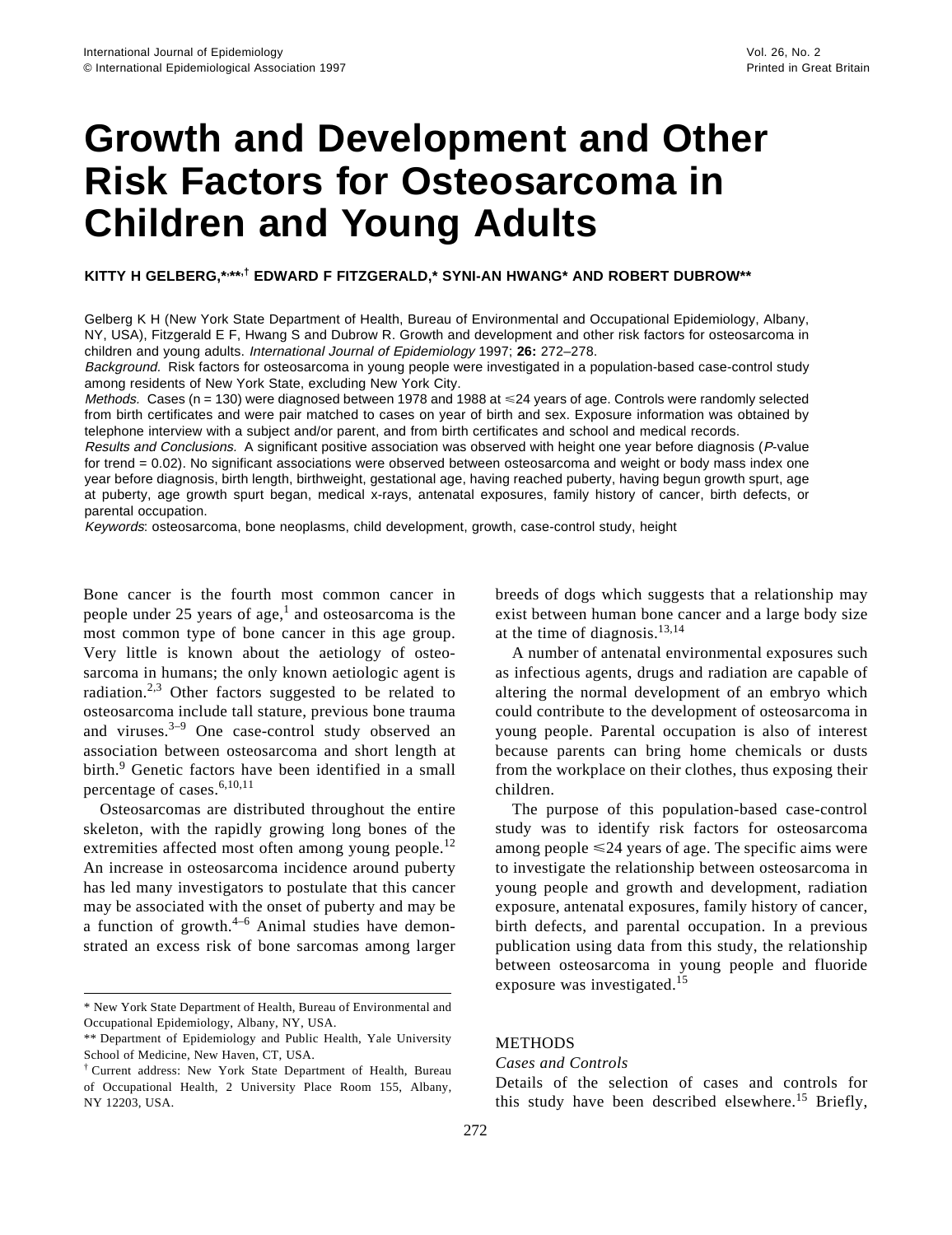osteosarcoma cases who were  $\leq 25$  years of age and residents of New York State, excluding New York City, were retrospectively ascertained from the New York State Cancer Registry for the years 1978 through 1988. Seven cases with previous cancers were excluded, resulting in a case population of 171. Potential controls were randomly selected from live birth records in New York State, excluding New York City, and were one-toone pair-matched to each case by year of birth and sex. Controls were assigned a reference age that was the age of diagnosis of the matched case, and they had to have survived until that reference age.

#### *Interviews*

Telephone interviews were requested from all study subjects (cases and controls) who were  $\geq 18$  years of age and living. Interviews were also requested from parents of study subjects (including those  $\leq$ 18 years of age). While subjects were able to provide some information about childhood exposures, their mothers or fathers were often able to provide more precise and detailed information.

The interview focused on the subjects' social, medical and exposure histories prior to diagnosis/reference. Issues regarding growth and development were addressed with questions about the subjects' heights and weights at various ages up to age 18, the age at which puberty occurred (age at menarche/voice change), and the age the growth spurt began. Questions were asked about exposure to x-rays, family history of cancer, and birth defects. Information on parental occupational exposures was obtained by asking whether either parent had worked in any of a list of occupations since the subject was born. In addition, parents were asked about maternal exposures during pregnancy.

Interviews were obtained from a case and/or a parent for 130 (76%) of the 171 osteosarcoma cases ascertained. Of the 130 cases for whom interviews were obtained, 64 (49%) were from the cases themselves and 126 (97%) were from parents. The low number of interviews from the cases themselves was due to 72 (42%) of the 171 ascertained cases being deceased. Thirty-five of the 130 cases participating in the study were born in New York City or outside of New York State (27%), making them not comparable to the controls with respect to place of birth.

Interviews were obtained from a subject and/or a parent for 130 matched controls, 118 (91%) from the controls themselves and 126 (97%) from the parents. An average of 2.1 birth certificates were selected before an adequate control was interviewed. Of the 143 birth certificates that were selected but did not result in a control interview, neither the control nor the parents could be located for 118 (83%) of these birth certificates. Nine controls resided in New York City or outside of New York State at the time of diagnosis of the matched case.

### *Collection of Data from Records*

Birth certificates were acquired for 118 cases (91%) and all controls. Of the cases for whom no birth certificate was obtained, six were born outside of the US, and six were not found.

Height and weight information was obtained from medical and school records, in addition to the interviews. Information on the subject's primary physicians and the schools the subject attended was collected during the interview. Consent forms were mailed to all interviewed subjects or their parents, and were returned by 85% of the cases and 72% of the controls. The doctors and schools were then traced and asked to complete data forms on the subject's height and weight at various ages. Of the forms mailed, forms were returned with at least some information by 52% of the doctors and 82% of the schools. The per cent returned was similar for cases and controls.

### *Analysis*

Odds ratios (OR), 95% confidence intervals (CI), and *P-*values were computed by creating conditional logistic models in EGRET.<sup>16</sup> *P-*values for trend were calculated for continuous variables by including the variables in a model in the continuous form. The *P-*value for the likelihood ratio statistic reflecting the difference between the model with and without that variable was interpreted as the *P-*value for trend.

To compare cases and controls with respect to height and weight one year before diagnosis/reference, a dataset was created that combined height and weight data from all available sources. This was necessary due to a large amount of missing data from records and the inability of subjects and parents to recall past height and weight. Since records were considered to supply accurate height and weight information, the primary source of information used was the school records. When this information was missing, the next source used was the medical record forms; then the subjects' interviews and finally the parents' interviews were used.

Height and weight data were converted to heightfor-age and weight-for-age percentiles based on the age- and sex-specific growth standards of the National Center for Health Statistics using ANTHRO.<sup>17</sup> Body mass index (weight/height<sup>2</sup>) was also calculated.

ANTHRO only calculates the height- and weightfor-age percentiles for ages  $\leq 17$ . For subjects aged  $>17$ , no meaningful increase in height after age 17 or 18 was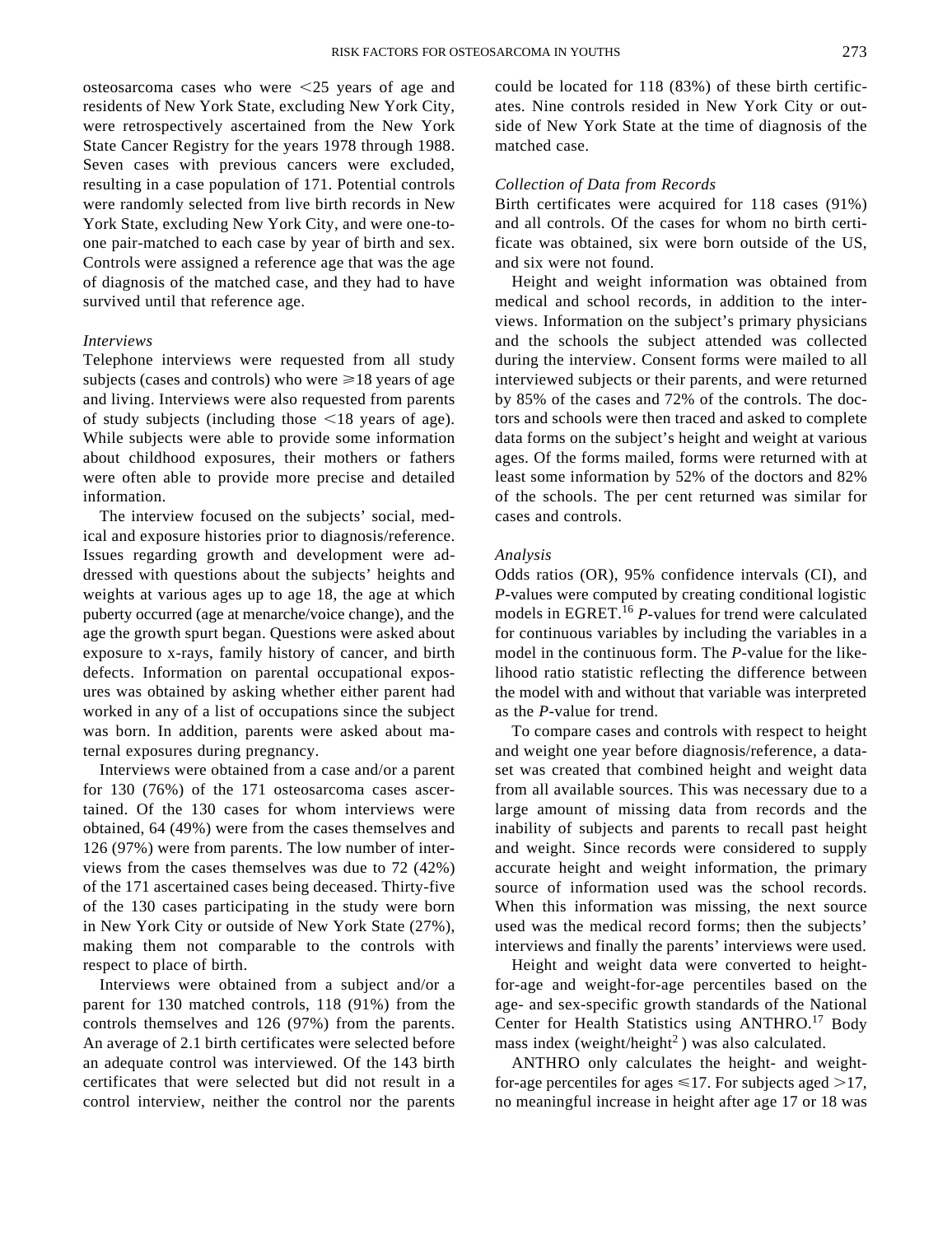TABLE 1 *Number of osteosarcoma cases and controls, aged 3–24 years, odds ratios (OR), 95% confidence intervals (CI), and P-values for trend for height percentiles, weight percentiles and body mass index (BMI) one year before diagnosis, matched and unmatched,<sup>a</sup> New York State 1978–1988*

| Variable                                 | Matched |                       |           |                  |                         |              | Unmatched       |           |                  |                         |  |
|------------------------------------------|---------|-----------------------|-----------|------------------|-------------------------|--------------|-----------------|-----------|------------------|-------------------------|--|
|                                          | No.     | No.<br>cases controls | <b>OR</b> | 95%<br><b>CI</b> | $P$ -value<br>for trend | No.<br>cases | No.<br>controls | <b>OR</b> | 95%<br><b>CI</b> | $P$ -value<br>for trend |  |
| Height 1 year pre-diagnosis <sup>b</sup> |         |                       |           |                  | 0.02                    |              |                 |           |                  | 0.01                    |  |
| $0 - 32.07%$                             | 14      | 23                    | 1.00      |                  |                         | 18           | 30              | 1.00      |                  |                         |  |
| 32.08-59.63%                             | 14      | 18                    | 1.29      | $0.48 - 3.52$    |                         | 22           | 28              | 1.32      | $0.58 - 3.00$    |                         |  |
| 59.64-86.38%                             | 19      | 13                    | 2.85      | $0.93 - 8.69$    |                         | 24           | 21              | 2.02      | $0.86 - 4.72$    |                         |  |
| 86.39-100%                               | 20      | 13                    | 2.29      | $0.91 - 5.74$    |                         | 27           | 17              | 2.68      | $1.14 - 6.30$    |                         |  |
| Weight 1 year pre-diagnosis <sup>b</sup> |         |                       |           |                  | 0.21                    |              |                 |           |                  | 0.39                    |  |
| $0 - 30.22%$                             | 10      | 14                    | 1.00      |                  |                         | 13           | 21              | 1.00      |                  |                         |  |
| 30.23-60.21%                             | 9       | 14                    | 0.65      | $0.18 - 2.31$    |                         | 14           | 21              | 1.03      | $0.39 - 2.73$    |                         |  |
| 60.22-80.96%                             | 17      | $\overline{7}$        | 2.85      | $0.91 - 8.90$    |                         | 19           | 9               | 3.45      | $1.20 - 9.96$    |                         |  |
| 80.97-100%                               | 11      | 12                    | 1.02      | $0.33 - 3.16$    |                         | 18           | 25              | 1.13      | $0.44 - 2.89$    |                         |  |
| Body mass index <sup>c</sup>             |         |                       |           |                  | 0.94                    |              |                 |           |                  | 0.33                    |  |
| $0 - 17.44$                              | 11      | 12                    | 1.00      |                  |                         | 17           | 18              | 1.00      |                  |                         |  |
| 17.45-19.72                              | 11      | 11                    | 1.12      | $0.34 - 3.70$    |                         | 16           | 16              | 1.06      | $0.39 - 2.88$    |                         |  |
| 19.73-21.97                              | 11      | 12                    | 1.08      | $0.28 - 4.12$    |                         | 15           | 18              | 0.94      | $0.34 - 2.59$    |                         |  |
| 21.98-29.72                              | 12      | 10                    | 1.38      | $0.35 - 5.41$    |                         | 16           | 21              | 0.84      | $0.31 - 2.30$    |                         |  |

<sup>a</sup> Unmatched analyses controlled for year of birth and sex.

<sup>b</sup> Percentiles based on the age- and sex-specific growth standards of the National Center for Health Statistics<sup>17</sup>

<sup>c</sup> Both height and weight data were available for 45 matched pairs and 137 individuals (64 cases and 73 controls).

assumed, so the age 17 growth standard was applied. Because of the high likelihood that weight would continue to change with age, no extrapolations were made for the weight data. If height or weight was missing for the time one year before the diagnosis/reference age, but was available for the surrounding years, the mean of these two points was used as height or weight one year before the diagnosis/reference age.

Birthweight was abstracted first from the birth certificates, then from the parent interviews, and finally from the subject interviews. Birthweight was recorded in pounds/ounces and was converted to metric units. Birth length was obtained from the medical records, then from the parent interviews, and last from the subject interviews. Birth length was recorded in inches and was converted to metric units. Gestational age was obtained from the birth certificates.

Despite the use of multiple sources of information, there was still only a limited number of matched sets in which both the case and the control had information on height the year before diagnosis/reference ( $n = 67$ ), weight the year before diagnosis/reference  $(n = 47)$ , and birth length ( $n = 68$ ). Consequently, in addition to the conditional logistic regression analyses using the matched pairs, unconditional logistic regression analyses were performed for the growth and development variables in which the matching was not maintained, allowing more subjects to be included. These analyses were performed adjusting for the matching variables, year of birth and sex.

# RESULTS

Due to the matching, the cases and controls had the same distributions for sex (68% female), age at diagnosis/ reference (mean  $\pm$  s.d. = 15.1  $\pm$  4.4) and year of birth  $(1966.9 \pm 5.4)$ . There were 18 non-white cases  $(13\%)$ and four non-white controls (3%).

The height and weight percentiles and body mass indices one year before diagnosis/reference were each categorized into quartiles, based on the subjects included in the respective matched analyses (Table 1). A significant trend  $(P = 0.02)$  was observed of increasing risk of osteosarcoma with increasing height one year before diagnosis. Neither weight nor body mass index one year before diagnosis were associated with osteosarcoma.

The results of the analyses for height, weight and body mass index with the matching broken are also shown in Table 1. Again, a significant trend of increasing risk with increasing height was observed  $(P = 0.01)$ . In this analysis, 91 cases were compared with 96 controls, as opposed to 67 pairs in the matched analysis.

The likelihood that the association observed between height and osteosarcoma could be explained by biases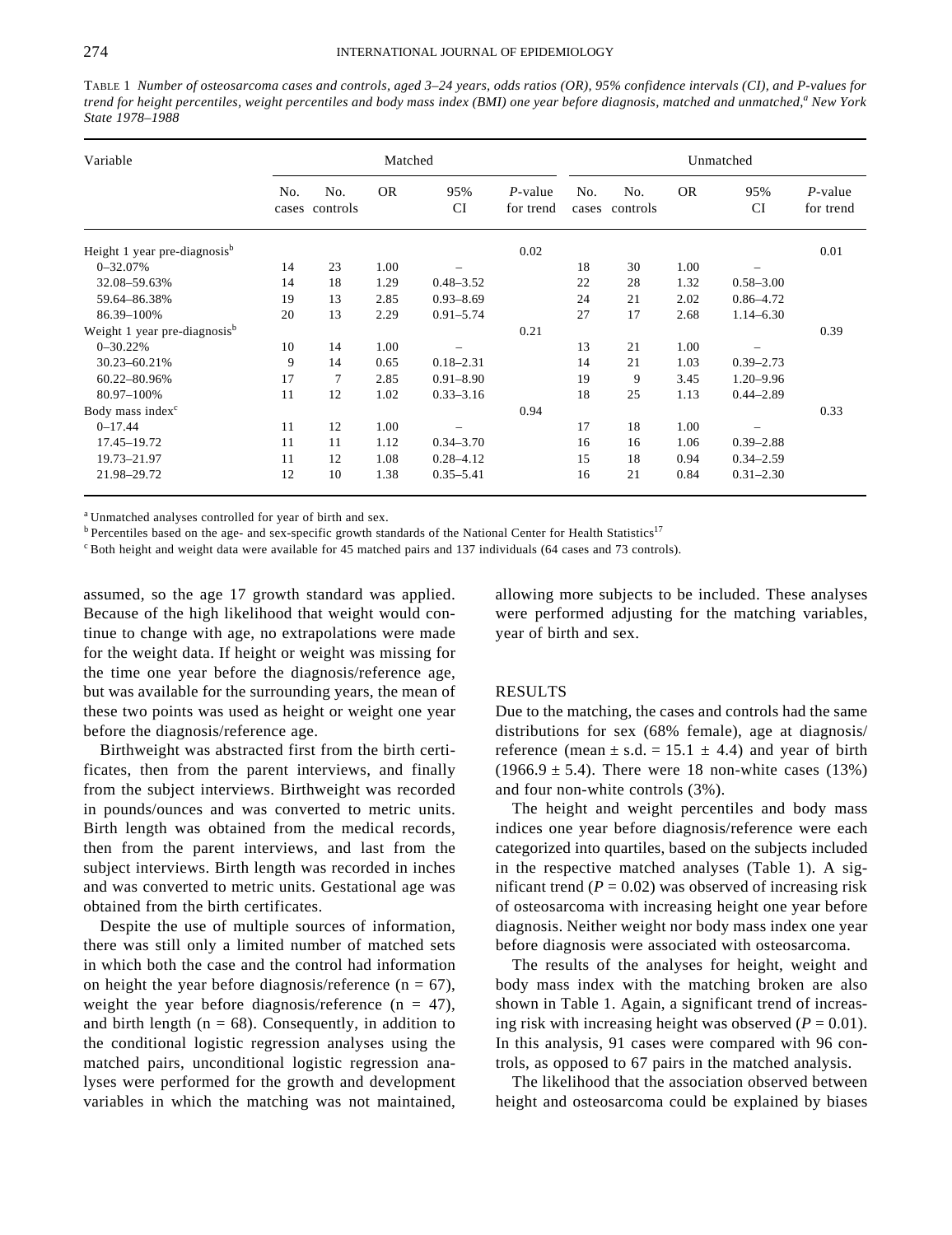| Variable                        |     | Matched               |           |                  |                         |              |                 | Unmatched |                  |                         |  |  |  |
|---------------------------------|-----|-----------------------|-----------|------------------|-------------------------|--------------|-----------------|-----------|------------------|-------------------------|--|--|--|
|                                 | No. | No.<br>cases controls | <b>OR</b> | 95%<br><b>CI</b> | $P$ -value<br>for trend | No.<br>cases | No.<br>controls | <b>OR</b> | 95%<br><b>CI</b> | $P$ -value<br>for trend |  |  |  |
| <b>Birthweight</b> <sup>b</sup> |     |                       |           |                  | 0.44                    |              |                 |           |                  | 0.41                    |  |  |  |
| $<$ 2500 g                      | 9   | 5                     | 1.00      |                  |                         | 9            | 5               | 1.00      |                  |                         |  |  |  |
| $\geq 2500$ g                   | 117 | 121                   | 0.50      | $0.15 - 1.66$    |                         | 118          | 124             | 0.53      | $0.17 - 1.63$    |                         |  |  |  |
| Birthweight                     |     |                       |           |                  | 0.44                    |              |                 |           |                  | 0.41                    |  |  |  |
| 1984-2977 g                     | 29  | 36                    | 1.00      |                  |                         | 29           | 36              | 1.00      |                  |                         |  |  |  |
| 2978-3313 g                     | 36  | 23                    | 1.95      | $0.93 - 4.07$    |                         | 36           | 23              | 1.96      | $0.95 - 4.04$    |                         |  |  |  |
| 3314-3664 g                     | 32  | 29                    | 1.20      | $0.61 - 2.37$    |                         | 33           | 30              | 1.38      | $0.68 - 2.79$    |                         |  |  |  |
| $3665 + g$                      | 29  | 38                    | 0.91      | $0.45 - 1.88$    |                         | 29           | 40              | 0.91      | $0.45 - 1.81$    |                         |  |  |  |
| Birth length                    |     |                       |           |                  | 0.26                    |              |                 |           |                  | 0.07                    |  |  |  |
| ≤48.26 cm                       | 15  | 19                    | 1.0       |                  |                         | 20           | 28              | 1.00      |                  |                         |  |  |  |
| $50.8 - 53.34$ cm <sup>c</sup>  | 41  | 40                    | 1.30      | $0.59 - 2.89$    |                         | 56           | 57              | 1.46      | $0.72 - 2.95$    |                         |  |  |  |
| $55.88 + cm$                    | 12  | 9                     | 1.67      | $0.56 - 5.97$    |                         | 17           | 15              | 1.74      | $0.69 - 4.41$    |                         |  |  |  |
| Gestational age                 |     |                       |           |                  | 0.61                    |              |                 |           |                  | 0.59                    |  |  |  |
| $<$ 39 weeks                    | 15  | 16                    | 1.00      |                  |                         | 15           | 18              | 1.00      |                  |                         |  |  |  |
| $39-41$ weeks                   | 80  | 83                    | 1.01      | $0.48 - 2.12$    |                         | 83           | 95              | 0.99      | $0.46 - 2.14$    |                         |  |  |  |
| 42+ weeks                       | 15  | 11                    | 1.58      | $0.52 - 4.80$    |                         | 15           | 14              | 1.29      | $0.47 - 3.54$    |                         |  |  |  |

TABLE 2 *Number of osteosarcoma cases and controls, aged 3–24, odds ratios (OR), 95% confidence intervals (CI), and P-values for trend for body size at birth and gestational age, matched and unmatched<sup>a</sup> analyses, New York State 1978–1988*

<sup>a</sup> Unmatched analyses controlled for year of birth and sex.

 $<sup>b</sup>$  Low birthweight is defined as <2500 g (ICD-9).</sup>

<sup>c</sup> This corresponds to birth lengths of 20 and 21 inches.

in the data was explored. Comparisons were made with respect to sex, age at diagnosis/reference, year of birth, race, and vital status between the subjects included in the matched and unmatched height analyses and the subjects excluded from these analyses. Compared to subjects not included in the analysis, those included were significantly older at diagnosis/reference  $(16.1 \pm 4.2 \text{ versus}$  $14.0 \pm 4.3$  matched data;  $15.6 \pm 4.2$  versus  $13.9 \pm 4.6$  unmatched data), had earlier years of birth (1966.4  $\pm$  5.4 versus  $1967.5 \pm 5.5$  matched data); (1966.6  $\pm$  5.2 versus 1967.9  $\pm$  5.9 unmatched data), and were borderline significantly more often white (95% versus 88% matched data; 94% versus 86% unmatched data). In the matched analysis, there was no differential selection of cases versus controls according to age or year of birth due to the matching. Furthermore, for those cases and controls included in the unmatched analysis, the ages at diagnosis/reference were similar  $(15.5 \pm 4.2$  for cases,  $15.8 \pm 4.2$  for controls), as were the years of birth  $(1966.7 \pm 5.3$  for cases,  $1966.4 \pm 5.2$  for controls). The trend of increasing risk of osteosarcoma with increasing height remained significant when non-whites were excluded from the analysis ( $P = 0.01$ , 60 matched pairs;  $P = 0.03$ , 82 cases, 93 controls unmatched).

Cases and controls were compared with respect to the source of height information, and were found to be fairly similar. In the matched analysis, height information came from school or medical records, as opposed to subject or parent interviews, for 81% of cases and 88% of controls. There were 48 pairs (72%) in which the height data came from the records for both pairs. The trend of increasing risk of osteosarcoma with increasing height was borderline significant when the matched analysis was restricted to these 48 matched pairs  $(P = 0.08)$ . In the unmatched analysis, height information came from records for 84% of cases and 91% of controls. The trend of increasing risk of osteosarcoma with increasing height remained significant when the unmatched analysis was restricted to these subjects ( $P = 0.045$ ; 76 cases, 87 controls).

Finally, it was considered whether the cases born in New York City or outside of New York State or the controls who resided in New York City or outside of New York State at the reference age introduced a bias. The trend of increasing osteosarcoma risk with increasing height remained significant after excluding these cases and controls from the matched analysis ( $P = 0.015$ ; 50 pairs) and the unmatched analysis ( $P = 0.02$ ; 71 cases, 94 controls), respectively.

No significant associations were observed between birthweight, birth length, or gestational age and osteosarcoma in the matched analyses (Table 2). In an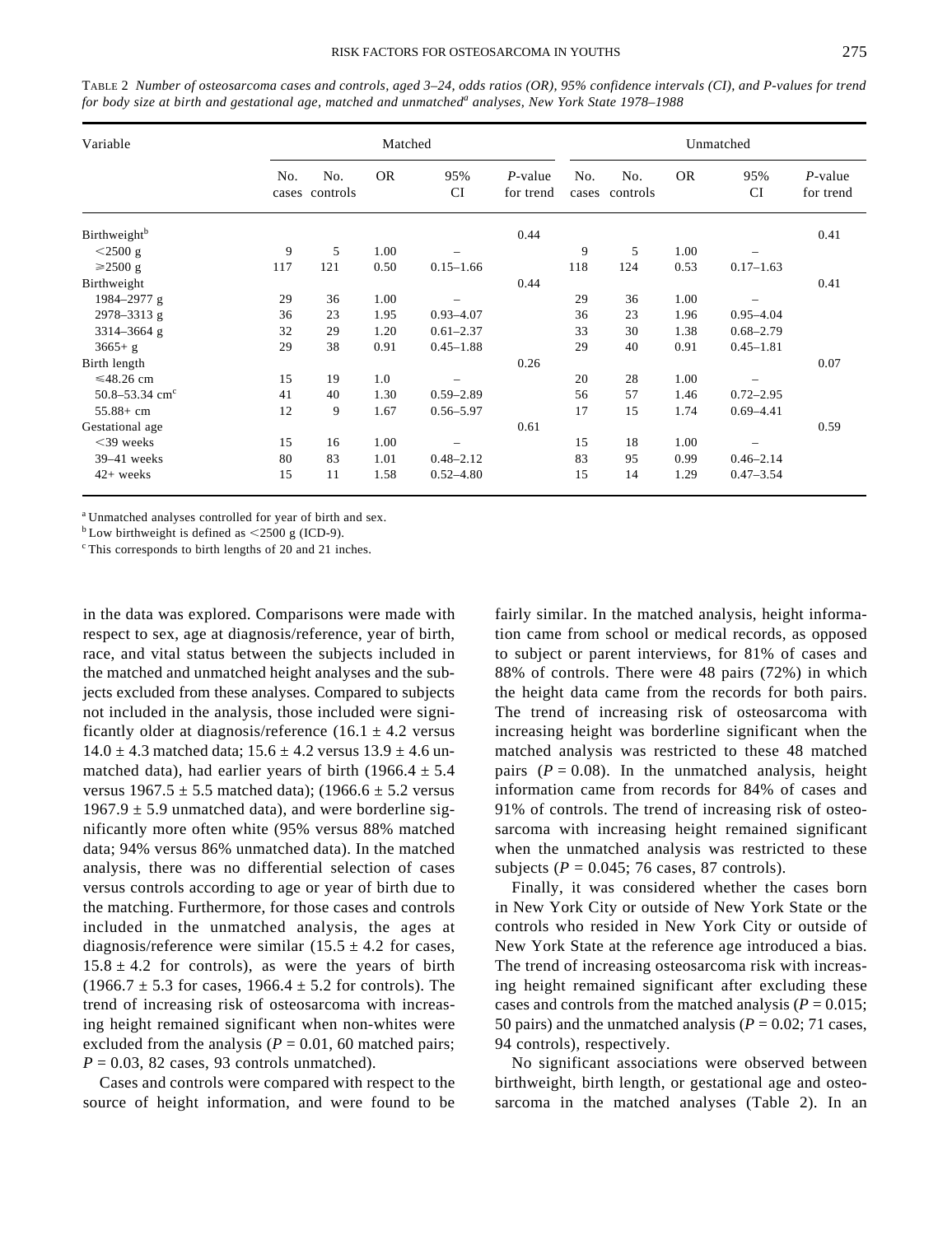TABLE 3 *Number of osteosarcoma cases and controls, aged 3–24, odds ratios (OR), 95% confidence intervals (CI), and P-values for trend for puberty and growth spurt variables, information from subjects' interviews only<sup>a</sup> , matched and unmatched<sup>b</sup> analyses, New York State 1978–1988*

| Variable                        | Matched |                       |           |                  |                         | Unmatched    |                 |           |                  |                         |
|---------------------------------|---------|-----------------------|-----------|------------------|-------------------------|--------------|-----------------|-----------|------------------|-------------------------|
|                                 | No.     | No.<br>cases controls | <b>OR</b> | 95%<br><b>CI</b> | $P$ -value<br>for trend | No.<br>cases | No.<br>controls | <b>OR</b> | 95%<br><b>CI</b> | $P$ -value<br>for trend |
| Age of puberty <sup>c</sup>     |         |                       |           |                  | 0.79                    |              |                 |           |                  | 0.52                    |
| $9-12$ years                    | 9       | 10                    | 1.00      |                  |                         | 15           | 19              | 1.00      |                  |                         |
| 13 years                        | 9       | 7                     | 1.61      | $0.33 - 7.96$    |                         | 11           | 24              | 0.55      | $0.20 - 1.53$    |                         |
| $14-21$ years                   | 11      | 12                    | 1.11      | $0.28 - 4.43$    |                         | 14           | 25              | 0.75      | $0.27 - 2.09$    |                         |
| Age growth spurt begand         |         |                       |           |                  | 0.26                    |              |                 |           |                  | 0.78                    |
| $9-11$ years                    | 7       | 8                     | 1.00      |                  |                         | 12           | 16              | 1.00      |                  |                         |
| 12 years                        | 5       | 11                    | 0.57      | $0.12 - 2.74$    |                         | 5            | 21              | 0.29      | $0.08 - 1.04$    |                         |
| 13 years                        | 6       | 5                     | 1.60      | $0.37 - 6.89$    |                         | 6            | 18              | 0.43      | $0.12 - 1.47$    |                         |
| $14-21$ years                   | 12      | 6                     | 2.79      | $0.52 - 15.09$   |                         | 16           | 23              | 0.89      | $0.31 - 2.59$    |                         |
| Reach puberty <sup>e</sup>      |         |                       |           |                  |                         |              |                 |           |                  |                         |
| No                              | 18      | 19                    | 1.00      |                  |                         | 20           | 36              | 1.00      |                  |                         |
| Yes                             | 38      | 37                    | 1.13      | $0.43 - 2.92$    |                         | 40           | 68              | 1.07      | $0.48 - 2.38$    |                         |
| Began growth spurt <sup>f</sup> |         |                       |           |                  |                         |              |                 |           |                  |                         |
| No                              | 12      | 9                     | 1.00      |                  |                         | 13           | 18              | 1.00      |                  |                         |
| Yes                             | 33      | 36                    | 0.50      | $0.13 - 2.00$    |                         | 39           | 78              | 0.55      | $0.22 - 1.39$    |                         |

<sup>a</sup> 64 case subjects and 118 control subjects were interviewed. There were 64 matched pairs for which subject interviews were obtained for both members of the pair.

<sup>b</sup> Unmatched analyses controlled for year of birth and sex.

 $c$  Includes those subjects who had reached puberty one year prior to the diagnosis/reference age or earlier. The matched analysis includes pairs in which both the case and control had reached puberty one year prior to the diagnosis/reference age or earlier.

 $<sup>d</sup>$  Includes those subjects who began their growth spurt one year prior to the diagnosis/reference age or earlier. The matched analysis includes pairs in</sup> which both the case and control began their growth spurt one year prior to the diagnosis/reference age or earlier.

<sup>e</sup> Reached puberty one year prior to the diagnosis/reference age or earlier. In the matched analysis, one or both members of eight pairs did not know when they reached puberty (age at menarche/voice change).

 $f_{\text{Began growth spurt one year prior to the diagnosis/reference age or earlier.}$  In the matched analysis, one or both members of 19 pairs did not know when they began their growth spurt.

unmatched analysis, however, there was a borderline significant trend of increasing osteosarcoma risk with increasing birth length  $(P = 0.07)$  (93 cases, 100 controls versus 68 pairs in the matched analysis). The primary source of information for birth length was the parents' interviews (80% of cases, 84% of controls). The primary source of birthweight information was the birth certificates (91% of cases, 100% of controls).

Subjects were better than their parents at providing information on puberty and growth spurt, as indicated by a lower percentage of 'don't know' responses; therefore, only information from the subjects' interviews was used for these analyses. In the matched analyses, age of puberty and age growth spurt began were examined for pairs in which both the case and control had reached puberty or began their growth spurt one year prior to the diagnosis/reference age or earlier (Table 3). No significant associations were observed between osteosarcoma and age of puberty or age growth spurt began.

To further examine whether puberty or growth spurt were associated with osteosarcoma, analyses were conducted on whether the subject had reached puberty or had begun their growth spurt at least one year before the diagnosis/reference age (Table 3). No significant associations were observed.

The remaining analyses reported here were only performed with the matching maintained, as there were few missing values. No significant associations were observed between osteosarcoma and exposure to medical x-rays, history of cancer in first-degree relatives, or birth defects (data not shown).

In order to examine the association between antenatal exposures and osteosarcoma, only information collected from the parents was used. This included maternal use of alcohol and cigarettes, exposure to dental and medical x-rays, intake of vitamin or mineral supplements, and intake of hormones (oestrogens, growth hormone, thyroid hormone, steroids, diethylstilboestrol [DES]) and drugs (tetracycline in particular) during pregnancy.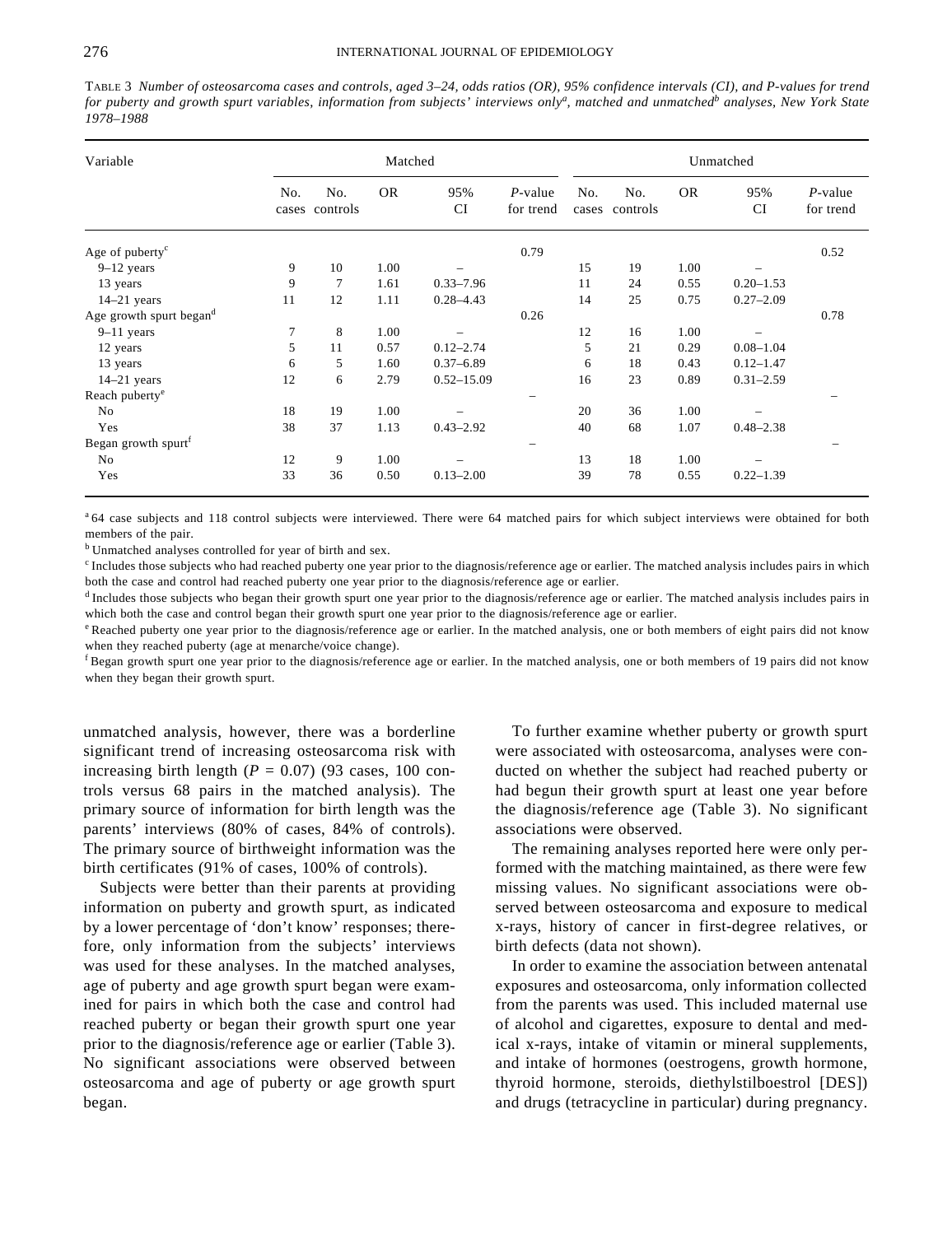No significant associations were observed between maternal exposures during pregnancy and osteosarcoma (data not shown).

No significant associations were observed between parental occupations from birth of the subject to the diagnosis/reference age and osteosarcoma (data not shown). Parents were asked about work in various industries and whether they worked with various chemicals or materials. The number of affirmative responses for each occupation/exposure was quite small, with a maximum of eight affirmative responses to handling lead, mercury, chromium, or nickel.

It has been reported previously that race and maternal age are potential confounders in these data.<sup>15</sup> Adjustment for race and for maternal age did not materially change any of the results of the analyses reported here.

#### DISCUSSION

Because of the increase in osteosarcoma incidence around puberty, many investigators have postulated that osteosarcoma may be associated with the onset of puberty and may be a function of growth. $4-6$  The shape of the age-incidence curve for osteosarcoma in young people bears a remarkable resemblance to the velocity curve for height, $18$  with a shift to the right of several years. Females develop osteosarcoma at a younger age than males, consistent with the earlier skeletal development and maturation of females.<sup>19</sup> The increase in bone cancer incidence/mortality during the first 20 years of life is followed by a decline in incidence/mortality after the cessation of growth.<sup>3</sup> It is well known that rapidly growing tissue is particularly susceptible to carcinogenesis.<sup>20</sup>

In both the matched and unmatched analyses, a significant association was observed between height one year before diagnosis/reference and osteosarcoma. This association was found to be robust when various biases were considered. However, due to missing data, particularly in the matched analysis, the possibility that selection bias influenced the results cannot be completely ruled out.

Nevertheless, this finding was consistent with earlier reports that osteosarcoma cases are taller at the time of diagnosis than controls,<sup>5,7</sup> although a more recent study did not observe this association.<sup>9</sup> Weight, body mass index, age of puberty, age growth spurt began, having reached puberty, and having begun the adolescent growth spurt were not associated with osteosarcoma.

A previous study found an association between osteosarcoma in young people and short birth length.<sup>9</sup> In the present study, no association was found between osteosarcoma and birth length in the matched analysis. In the unmatched analysis, a borderline significant trend of increasing osteosarcoma risk with increasing birth length was observed. This association was in the opposite direction of that previously found.<sup>9</sup> Given these contradictory findings from two relatively small studies, the authors conclude there is presently no convincing evidence for an association between birth length and osteosarcoma.

No association was found between osteosarcoma and exposure to medical x-rays. Osteosarcomas have been reported to arise in a linear dose-response pattern after radiation therapy, but the amount of exposure received was orders of magnitude higher than the medical x-ray exposures experienced by the subjects in this study.<sup>2,3</sup>

One major limitation in this study was that cases were identified retrospectively for the period 1978– 1988. Problems with recall became exacerbated due to the long period of time that may have passed since the exposures. The number of pairs analysed for a given variable was often diminished due to responses of 'don't know' or to missing data from birth, medical or school records. Prior studies on risk factors for osteosarcoma in young people were also based on small sample sizes ranging from 64 to 85 cases.5,9 Lack of power due to the small sample size could render it difficult to detect associations; biases in the selection of subjects included in a given analysis could result in spurious associations.

A second limitation of this study was the relatively large number of potential controls who were selected for the study but never located. These potential controls may have changed their address more frequently than controls who were located and participated in the study. If, in fact, the controls in the study were not representative of potential controls with respect to mobility, and if mobility was appreciably related to height or to other variables of interest (perhaps through a joint relationship with socioeconomic status), then results of this study would be influenced by a selection bias.

In summary, the association between height and osteosarcoma in young people observed in three of four studies, including the present study, is intriguing. However, as in previous studies, examination of the growth and development issues in this study relied on relatively small sample sizes. In addition, due to a substantial amount of missing data, the possibility that selection bias influenced the results cannot be ruled out. Strategies for investigating these issues with larger sample sizes and higher rates of information retrieval need to be developed.

# ACKNOWLEDGEMENTS

The authors thank John Kushner, Daniel Bonomo, and Raina Josberger for their assistance with the data